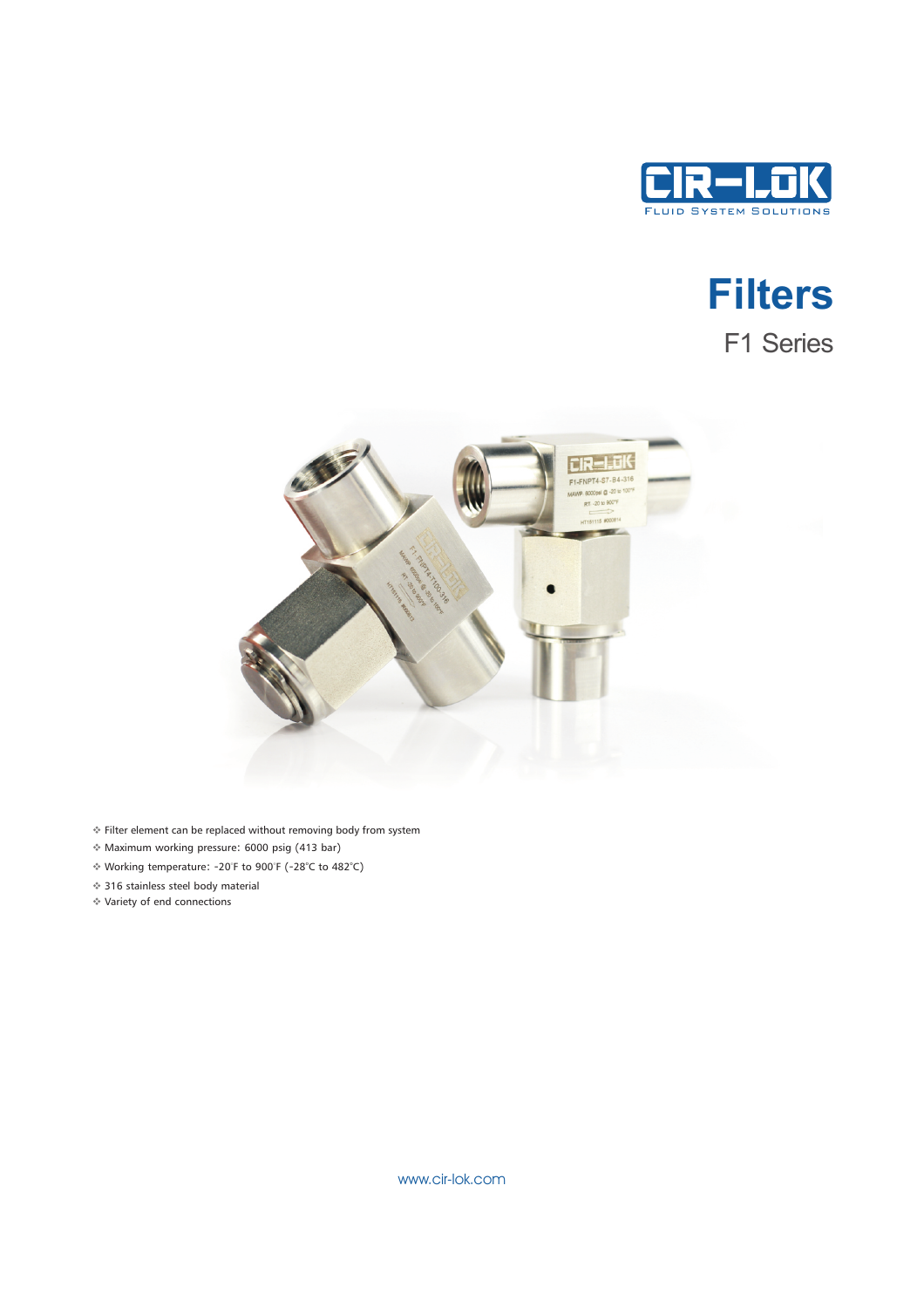

#### Features

- v Filter element replaceable without removing body filter from installation
- v Optional bypass enables a continuous self cleaning flow around the element
- $*$  Nominal pore sizes for sintered element: 0.5, 2, 7, 15, 40, 60 and 90  $\mu$ m
- v Nominal pore sizes for strainer element: 100, 150, 250 and 450 μm
- v Maximum working pressure up to 6000 psig (413 bar)
- ◆ Working temperature from -20°F to 900°F (-28°C to 482°C)
- v Stainless steel and brass construction
- v Variety of end connections

#### Pressure vs. Temperature

| <b>Material</b>                                                  | 316 S.S.                                             | <b>Brass</b>                           |  |  |  |  |  |
|------------------------------------------------------------------|------------------------------------------------------|----------------------------------------|--|--|--|--|--|
| Temperature, $\mathsf{F}(\mathsf{C})$                            | <b>Working Pressure,</b><br>psig (bar)               |                                        |  |  |  |  |  |
| $-20$ ( $-28$ ) to 100 (37)<br>200(93)<br>300 (148)<br>400 (204) | 6000 (413)<br>5160 (355)<br>4660 (321)<br>4280 (294) | 2000 (137)<br>1730 (119)<br>1470 (101) |  |  |  |  |  |
| 500 (260)<br>600 (315)<br>650 (343)<br>700 (371)                 | 3980 (274)<br>3760 (259)<br>3700 (254)<br>2600 (248) |                                        |  |  |  |  |  |
| 750 (398)<br>800 (426)<br>850 (454)<br>900 (482)                 | 3520 (242)<br>3460 (238)<br>3380 (232)<br>3280 (225) |                                        |  |  |  |  |  |

## Standard Materials of Construction

| <b>Component</b> |                   | <b>Material Grade/ASTM Specification</b> |                  |  |  |  |  |  |  |  |
|------------------|-------------------|------------------------------------------|------------------|--|--|--|--|--|--|--|
|                  |                   | $316$ S.S.                               | <b>Brass</b>     |  |  |  |  |  |  |  |
|                  | Body              | 316 S.S./A479                            | Brass C36000/B16 |  |  |  |  |  |  |  |
| 2                | Element           | Sintered 316 S.S. or strainer 316 S.S.   |                  |  |  |  |  |  |  |  |
| 3                | Spring            | 304 S.S./A313                            |                  |  |  |  |  |  |  |  |
| 4                | <b>Bonnet Nut</b> | 316 S.S./A479                            | C36000/B16       |  |  |  |  |  |  |  |
| 5                | Retaining Ring    | 316 S.S./A276                            |                  |  |  |  |  |  |  |  |
| 6                | <b>Bonnet</b>     | 316 S.S./A479<br>C36000/B16              |                  |  |  |  |  |  |  |  |

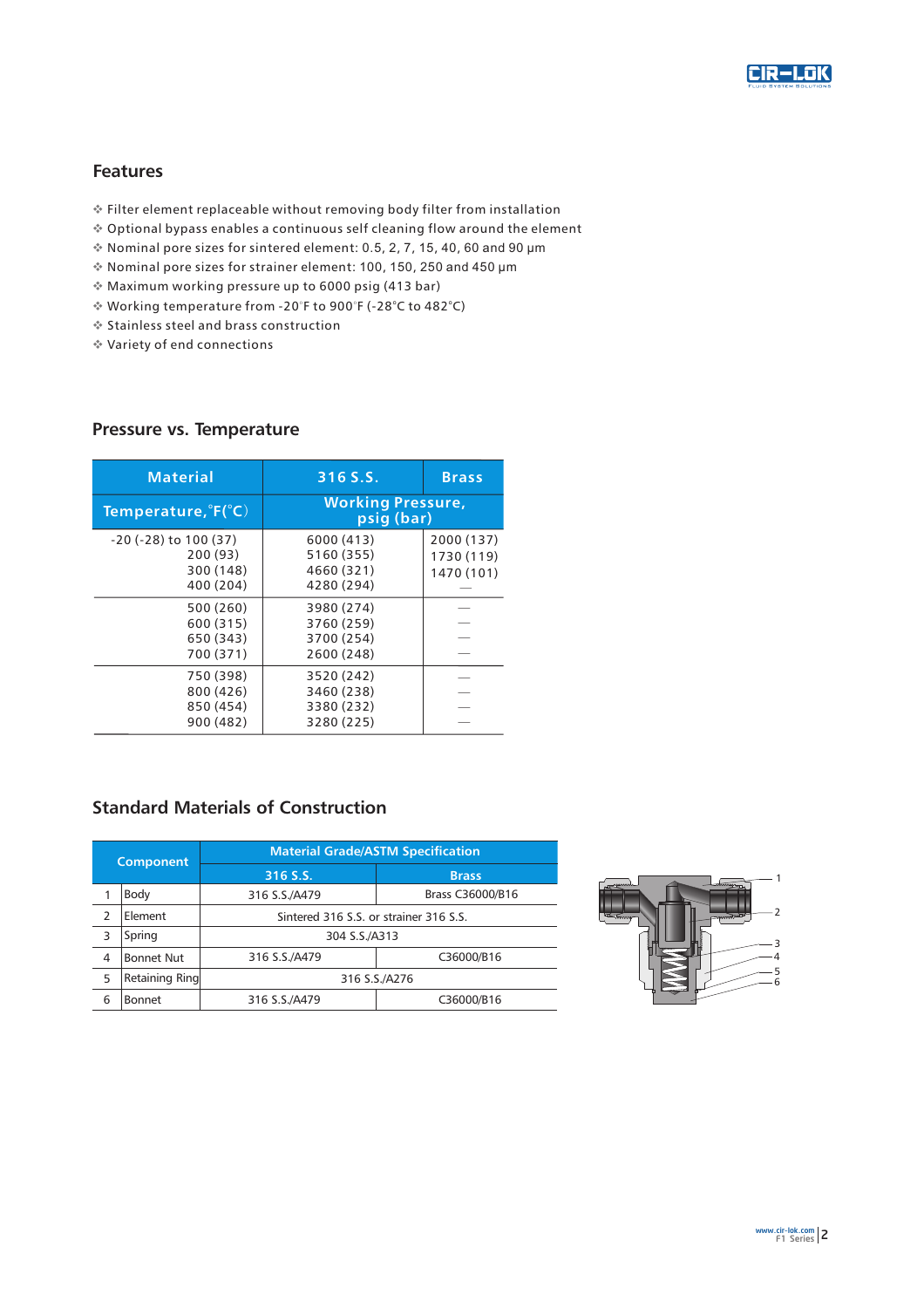

### Maximum Differential Pressure of Clean Filter at 70°F (20°C)

| Maximum Differential Pressure psig (bar)                                                                         |                 |                 |                 |                |                |                |                |                |                |                |  |
|------------------------------------------------------------------------------------------------------------------|-----------------|-----------------|-----------------|----------------|----------------|----------------|----------------|----------------|----------------|----------------|--|
| 0.5 micron 2 micron 2 micron 15 micron 40 micron 60 micron 90 micron 100 micron 150 micron 250 micron 450 micron |                 |                 |                 |                |                |                |                |                |                |                |  |
| 2250<br>(155.2)                                                                                                  | 2250<br>(155.2) | 1950<br>(134.5) | 1750<br>(120.3) | 1150<br>(79.3) | 1150<br>(79.3) | 1000<br>(68.9) | 1000<br>(68.9) | 1000<br>(68.9) | 1000<br>(68.9) | 1000<br>(68.9) |  |

# Elements

| <b>Nominal</b><br><b>Pore Size</b><br>µm | <b>Pore Size</b><br>Range<br>µm | <b>Element Type</b> |  |  |  |  |
|------------------------------------------|---------------------------------|---------------------|--|--|--|--|
| 0.5                                      | $0.5$ to $2$                    |                     |  |  |  |  |
| 2                                        | 1 to $4$                        |                     |  |  |  |  |
| 7                                        | 5 to 10                         |                     |  |  |  |  |
| 15                                       | 11 to 25                        | Sintered            |  |  |  |  |
| 40<br>35 to 53<br>60<br>50 to 75         |                                 |                     |  |  |  |  |
|                                          |                                 |                     |  |  |  |  |
| 90                                       | 75 to 100                       |                     |  |  |  |  |
| 100                                      |                                 |                     |  |  |  |  |
| 150                                      |                                 | Strainer            |  |  |  |  |
| 250                                      |                                 |                     |  |  |  |  |
| 450                                      |                                 |                     |  |  |  |  |

#### **Dimensions**